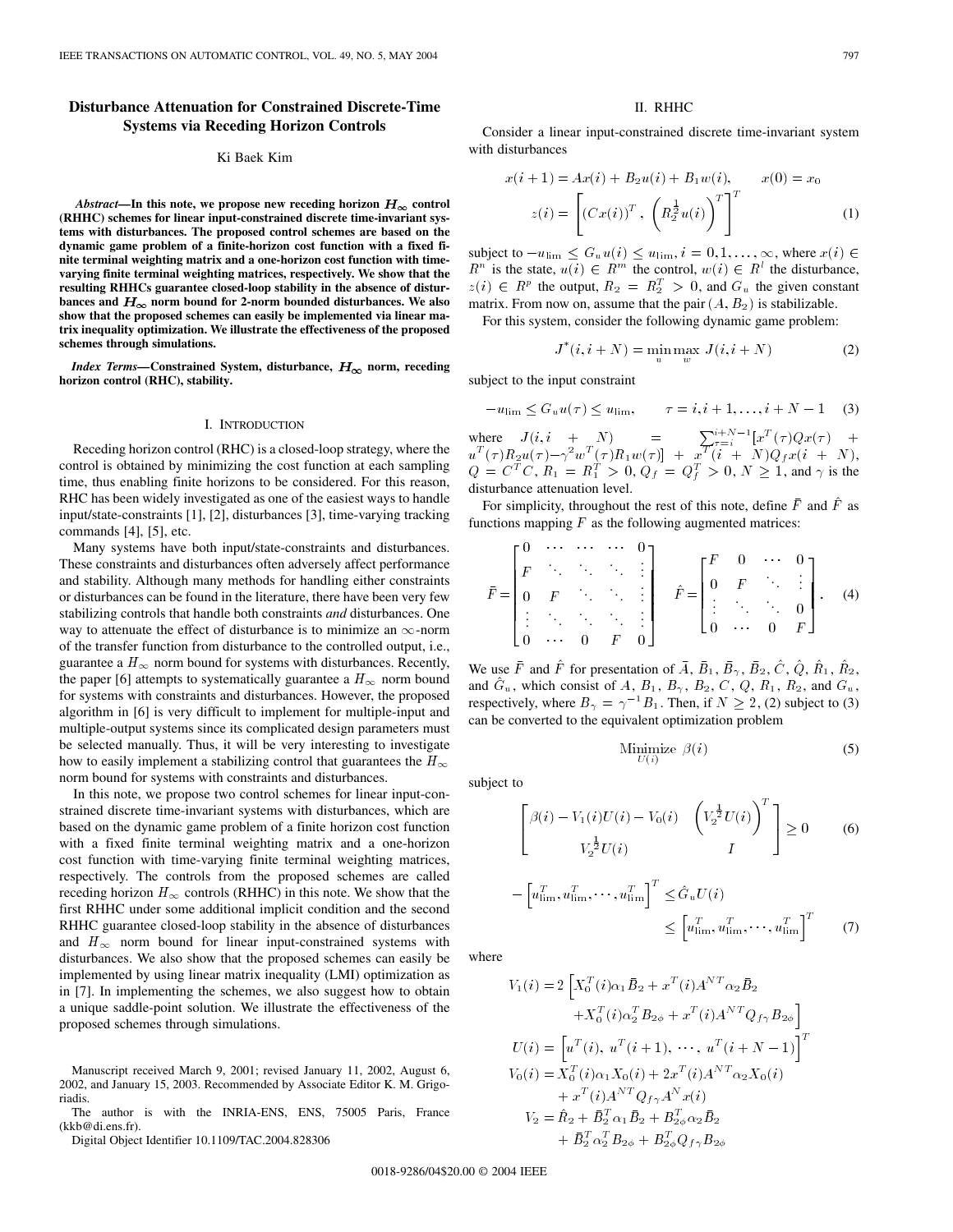$$
Q_{f\gamma} = \left(Q_f^{-1} - B_{\gamma\phi} \left(\hat{R}_1 - \bar{B}_{\gamma}^T \hat{Q}_{\bar{A}} \bar{B}_{\gamma}\right)^{-1} B_{\gamma\phi}^T\right)^{-1}
$$
  
\n
$$
X_0(i) = \left[x^T(i), 0, \dots, 0\right]^T
$$
  
\n
$$
\alpha_1 = \hat{Q}_{\bar{A}} + \hat{Q}_{\bar{A}} \bar{B}_{\gamma} \alpha_3 \bar{B}_{\gamma}^T \hat{Q}_{\bar{A}}
$$
  
\n
$$
\alpha_2 = Q_{f\gamma} B_{\gamma\phi} \left(\hat{R}_1 - \bar{B}_{\gamma}^T \hat{Q}_{\bar{A}} \bar{B}_{\gamma}\right)^{-1} \bar{B}_{\gamma}^T \hat{Q}_{\bar{A}}
$$
  
\n
$$
\alpha_3 = \left(\hat{R}_1 - \bar{B}_{\gamma}^T \hat{Q}_{\bar{A}} \bar{B}_{\gamma} - B_{\gamma\phi}^T Q_{f} B_{\gamma\phi}\right)^{-1}
$$
  
\n
$$
\hat{Q}_{\bar{A}} = (I - \bar{A})^{-T} \hat{Q} (I - \bar{A})^{-1}
$$
  
\n
$$
B_{2\phi} = [A^{N-1} B_2, A^{N-2} B_2, \dots, B_2]
$$
  
\n
$$
B_{\gamma\phi} = [A^{N-1} B_{\gamma}, A^{N-2} B_{\gamma}, \dots, B_{\gamma}].
$$
  
\n(8)

When  $N = 1$ ,  $V_1(i)$ ,  $V_0(i)$ , and  $V_2$  are replaced by  $V_1(i)$  =  $2x^T(i)A^TQ_{f\gamma}B_2, V_0(i) = x^T(i)Qx(i) + x^T(i)A^TQ_{f\gamma}Ax(i),$ and  $V_2 = R_2 + B_2^T Q_f \gamma B_2$ , respectively with  $Q_f \gamma$  replaced by  $2x^T(i)A^TQ_{f\gamma}B_2$ ,  $V_0(i) = x^T(i)Qx(i) + x^T(i)A^TQ_{f\gamma}Ax(i)$ ,<br>and  $V_2 = R_2 + B_2^TQ_{f\gamma}B_2$ , respectively with  $Q_{f\gamma}$  replaced by<br> $(Q_1^{-1} - B_2 R_1^{-1}B_2^T)^{-1}$ . Appendix shows the formulation of the linear matrix inequality (LMI) form (6).

Now, we establish the existence of a saddle-point solution and investigate closed-loop stability. To this end, we introduce the following conditions:  $\frac{1}{1}$ 

ditions:  
\n
$$
\hat{R}_1 > \bar{B}_{\gamma}^T (I - \bar{A})^{-T} \hat{Q} (I - \bar{A})^{-1} \bar{B}_{\gamma} + B_{\gamma\phi}^T Q_f B_{\gamma\phi}
$$
\n(9)  
\n
$$
R_1 > B_{\gamma}^T Q_f B_{\gamma}
$$
\n(10)

$$
R_1 > B_{\gamma} (1 - A) \quad Q(1 - A) \quad D_{\gamma} + D_{\gamma\phi} Q_f D_{\gamma\phi} \tag{9}
$$
\n
$$
R_1 > B_{\gamma}^T Q_f B_{\gamma} \tag{10}
$$
\n
$$
Q_f \ge Q + H^T R_2 H + (A - B_2 H)^T \left( Q_f^{-1} - B_{\gamma} R_1^{-1} B_{\gamma}^T \right)^{-1} \times (A - B_2 H) \text{ for some } H. \tag{11}
$$

*Lemma 1:* If (9) when  $N > 2$  [(10) when  $N = 1$ ] is satisfied, and  $V_2 > 0$ , there exists an unique saddle-point solution for (2) subject to (3).

*Proof:* If (9) when  $N \ge 2$  [(10) when  $N = 1$ ] is satisfied, there exists a concave solution  $w(\cdot)$  as shown in (26) of Appendix. There also exists a convex solution  $u(\cdot)$  since  $V_2 > 0$ . П

The saddle-point solution is obtained by solving (2) subject to (3), (9)–(11) at each time i. From now on, it is denoted as  $u^*(\tau)$  and  $w^*(\tau)$ for  $\tau \in [i, i + N - 1]$ . Then,  $u^*(\tau)|_{\tau=i}$  is called the RHHC.

Next, we suggest an important result for closed-loop stability and  $H_{\infty}$  norm bound.

*Theorem 1:* If  $Q_f$  and  $\gamma$  for some H satisfy (10), (11), and

$$
- u_{\text{lim}} \le -G_u H x (i + N) \le u_{\text{lim}}
$$
  
with  $x(i + N)$  as specified in (31) of  
Appendix 6.2 (12)

then  $J^*(i, i+N)$ 

$$
\geq x^T(i)Qx(i) + u^{*T}(i)R_2u^*(i) - \gamma^2w^T(i)R_1w(i) + J^*(i+1, i+N+1)
$$
\n(13)

where  $x(i+1) = Ax(i) + B_2u^*(i) + B_1w(i)$  and  $w(i)$  is the unknown disturbance at i.

*Proof:* See the Appendix.

It is almost impossible to handle  $(12)$  at the current time i, since it requires the optimal solutions both at i and at  $i + 1$ as shown in (31) of Appendix. We can check (12) only at  $i + 1$  by converting it to  $-u$ <sub>lim</sub>  $\leq -G_u H\Gamma(i) \leq u$ <sub>lim</sub> where  $\Gamma(i) = A^N x(i - 1) + B_{2\phi} U^* (i - 1) + A^{N-1} \overline{B_1 w(i - 1)}$  $\hspace*{1.5cm} \textbf{1)} \hspace*{0.3cm} + \hspace*{0.3cm} \big[ A^{N-2} B_{\gamma}, A^{N-3} \overset{.}{B}_{\gamma}, \cdots, \overset{.}{B}_{\gamma}, 0 \big] \alpha_{3} [ \bar{B}^{\overset{T}{T}}_{\gamma} \hat{Q}_{\bar{A}} ( \bar{B}_{2} U(i) \big] + \big]$  $X_0(i)$  +  $B_{\gamma\phi}^T Q_f(A^N x(i) + B_{2\phi} U(i))]$  and  $U^*(i - 1)$  =  $[u^{*T}(i-1), u^{*T}(i), \cdots, u^{*T}(i+N-2)]^T$  when  $N \geq 2$ . If  $N = 1$ ,

 $\Gamma(i)$  is replaced by  $\Gamma(i) = Ax(i - 1) + B_2u^*(i - 1) + B_1w(i - 1)$ . Note that (12) is very easy to handle in linear quadratic (LQ) problems in which  $\gamma = \infty$  and  $w(i) = 0$  as shown in [1] and [2].

From this discussion, we can state closed-loop stability of the RHHC with  $w(\cdot)=0$  as follows.

*Theorem 2:* Assume that the pair  $(A, C)$  is detectable, and  $Q_f$  and  $\gamma$  satisfy (9)–(11) for some H. If (2) subject to (3) is always feasible and (12) is satisfied when  $w(i)=0$  for all times, then system (1) with the resulting RHHC is bounded and attractive. It is asymptotically stable if  $C$  is positive definite.

*Proof:* For unconstrained systems without (3),  $J^*(i, i + N) \geq$  $a||x(i)||^2$  for some positive constant a since the pair  $(A, C)$  is detectable, (9) for  $N \ge 2$  ((10) for  $N = 1$ ) is satisfied, and  $Q_f > 0$ [8]. Since  $J^*(i, i + N)$  is greater for the constrained system with (3) than for the unconstrained system without (3), we have  $J^*(i, i+N) \geq$  $a||x(i)||^2$  for all i. From (13), when  $w(i)=0$ , we know that  $J^*(i, i +$ N) is bounded and monotonically nonincreasing, and  $u^*(i) \rightarrow 0$  as  $i \to \infty$ . Therefore, by detectability,  $x(i) \to 0$  as  $i \to \infty$ . Thus, the resulting closed-loop system is attractive. If  $C$  is positive definite, then  $J^*(i, i + N)$  is a Lyapunov function.  $\Box$ 

*Theorem 3:* For 2-norm bounded disturbances, if (12) is satisfied for all times, then the proposed RHHC scheme guarantees that

$$
\gamma^2 \ge \frac{\|z\|^2}{\|w\|_{R_1}^2} - \frac{J^*(0, N)}{\|w\|_{R_1}^2}, \text{ where } \|w\|_{R_1}^2 = \sum_{i=0}^{\infty} w^T(i) R_1 w(i). \tag{14}
$$

*Proof:* From Theorem 1,  $J^*(0, N) \ge \sum_{i=0}^k x^T(i)Qx(i) +$  $u^{*T}(i)R_2u^*(i) - \gamma^2w^T(i)R_1w(i) + J^*(k+1,k+N+1)$ . As  $k \to \infty$ ,  $w(k) \to 0$  and thus,  $J^*(k + 1, k + N + 1) \to 0$  as shown in Theorem 2. Therefore, we have (14). П

For implementation, we convert conditions  $(9)$ – $(11)$  to the equivalent LMI forms

$$
\begin{bmatrix} \hat{R}_1 - \bar{B}_{\gamma}^T (I - \bar{A})^{-T} \hat{Q} (I - \bar{A})^{-1} \bar{B}_{\gamma} & B_{\gamma \phi}^T \\ B_{\gamma \phi} & S \end{bmatrix} > 0
$$
\n
$$
\begin{bmatrix} R_1 & B_{\gamma}^T \\ B_{\gamma} & S \end{bmatrix} > 0 \quad (15)
$$
\n
$$
S \qquad (AS - B_2 Y)^T \quad (CS)^T \quad \left( R_2^{\frac{1}{2}} Y \right)^T
$$
\n
$$
AS - B_2 Y \quad S - B_{\gamma} R_1^{-1} B_{\gamma}^T \qquad 0 \qquad 0
$$
\n
$$
CS \qquad 0 \qquad I \qquad 0
$$
\n
$$
R_2^{\frac{1}{2}} Y \qquad 0 \qquad 0 \qquad 0 \qquad I \qquad 0
$$

where  $S = Q_f^{-1}$  and  $Y = HS$ .

The RHHC can then be implemented as follows.

- a) At the initial time, obtain  $Q_f$  and  $\gamma$  satisfying  $V_2 > 0$  in (8), (15) and (16) for some  $H$ .
- b) With the obtained  $Q_f$ , solve the problem (5) subject to (6) and (7).
- c) Implement the RHHC  $u^*(i)$ .

П

d) At the next time  $i$ , repeat procedure b) and c).

Since we cannot consider (12) explicitly in the proposed scheme, closed-loop stability is not guaranteed by the proposed RHHC. However, our simulations show that the proposed RHHC satisfies (13) and (14) in many cases.

In Section III, we propose another RHHC scheme, which handles (12) directly and thereby guarantees closed-loop stability and feasibility.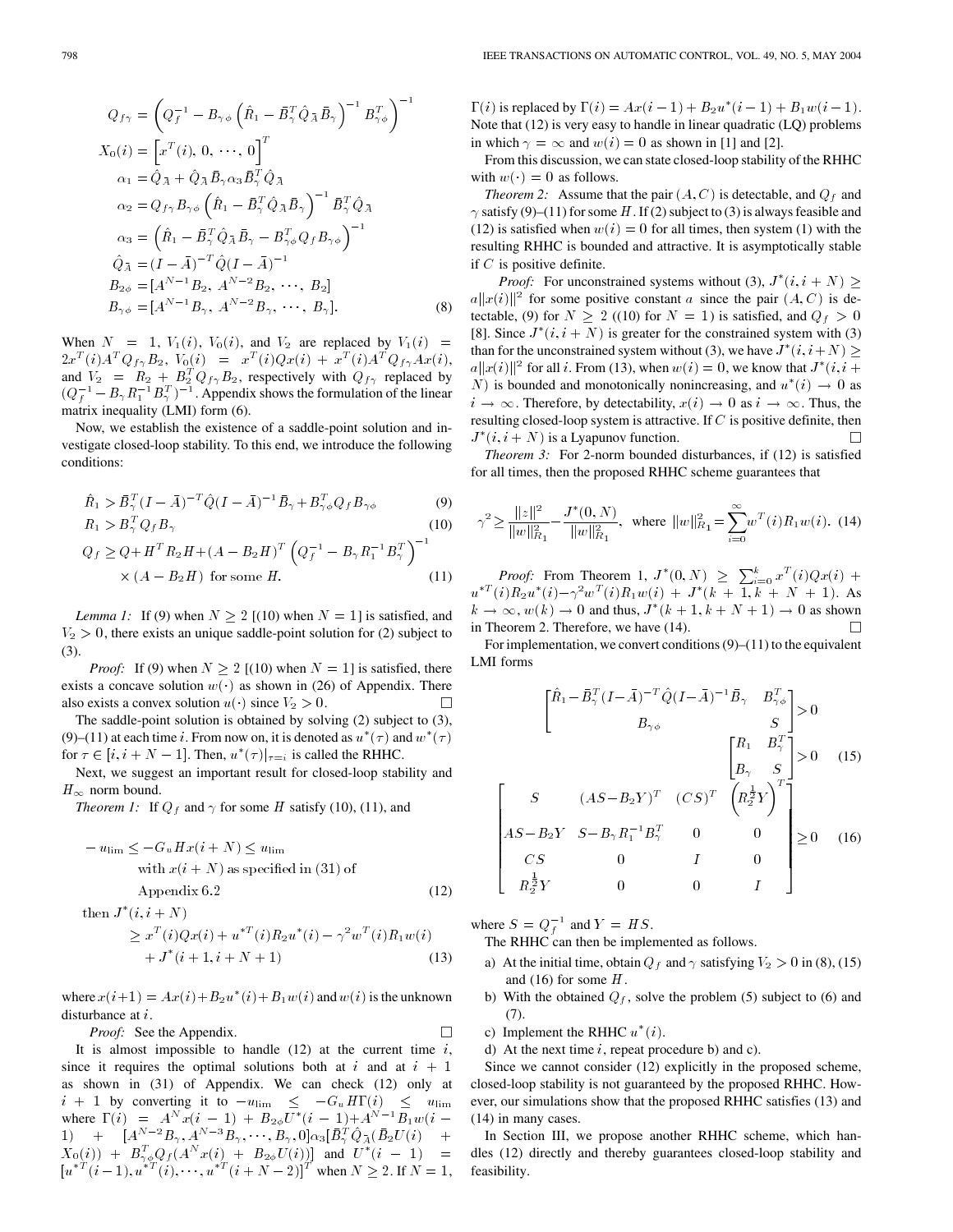## III. STABILIZING ONE-HORIZON RHHC

Consider the following dynamic game problem:

$$
J^*(i) = \min_{u(i), Q_f(i)} \max_{w(i)} \beta_1(i) + \beta_2(i)
$$
 (17)

subject to

$$
\beta_1(i) \ge x^T(i) Q x(i) + u^T(i) R_2 u(i) \tag{18}
$$

$$
\beta_2(i) \ge -\gamma^2 w^T(i) R_1 w(i)
$$

$$
+ xT (i + 1)Qf (i)x(i + 1)
$$
 (19)

$$
-u_{\lim} \le G_u u(i) \le u_{\lim} \tag{20}
$$

and (21) and (22), as shown at the bottom of the page, where  $S(i)$  =  $\beta_2(i)Q_f^{-1}(i)$  and  $Y(i) = H(i)S(i)$ . The resulting saddle-point solution  $u^*(i)$  at each time i is called the one-horizon RHHC. Here, we would like to mention that  $(21)$  and  $(22)$  are another equivalent LMI forms of (10) and (11), respectively. In order to investigate closed-loop stability, we introduce a well-known lemma.

*Lemma 2:* [9] Assume that there exist  $Q_f(i)$ ,  $\gamma$ ,  $H(i)$ , and  $\beta_2(i)$ satisfying

$$
\begin{bmatrix} E(i) & G_u Y(i) \\ Y^T(i) G_u^T(i) & S(i) \end{bmatrix} \ge 0 \quad E_{j,j}(i) \le u_{\lim,j}^2 \tag{23}
$$

where  $u_{\text{lim},j}$  and  $E_{j,j}(i)$  are the jth and  $(j, j)$  elements of  $u$ lim and  $E(i)$ , respectively. If  $x(i + 1) \in \mathcal{E}_{Q_f(i)}$  where  $\mathcal{E}_{Q_f(i)} = {\{\xi | \xi^T Q_f(i) \xi \le \beta_2(i)\},\text{ then } u(i+1) = -H(i)x(i+1)}$ satisfies the input constraint (3).

Basedon Lemma 2, we suggest the following important theorem for closed-loop stability.

*Theorem 4:* If (17) subject to (18)–(23) is feasible at  $i = 0$  and  $w(i)=0$  at each time i, then it is feasible for all times.

*Proof:* We have only to show that if (17) subject to (18)–(23) is feasible at any i, it is feasible at  $i + 1$ . Since  $J^*(u^*(i), w^*(i)) \ge$  $J(u^*(i), w(i))$ , we have  $J^*(u^*(i), w^*(i)) - J(u^*(i), w(i) = 0)$ =  $-\gamma^2w^{*T}(i)w^*(i)+x^T(i+1|i)Q_f(i)x(i+1|i)-x^T(i+1)Q_f(i)x(i+1)$ 1)  $\geq$  0 where  $x(i + 1|i) = Ax(i) + B_2u^*(i) + B_1w^*(i)$  and  $x(i+1) = Ax(i) + B_2u^*(i)$ . Hence, if (19) is satisfied, then  $\beta_2(i) \geq$  $x^{T}(i+1)Q_{f}(i)x(i+1)$  and  $u(i+1) = -H(i)x(i+1)$  satisfies (20) from Lemma 2. Thus,  $u(i + 1) = -H(i)x(i + 1)$  and  $w^*(i + 1) =$  $\gamma^{-1}R_1^{-1}B_\gamma^T(Q_f^{-1}(i)-B_\gamma R_1^{-1}B_\gamma^T)^{-1}(A-B_2H(i))x(i+1)$  can be a solution to the dynamic game problem at  $i + 1$ , since (22) shows that  $-\gamma^2w^{*T}(\sigma)R_1w^*(\sigma)+x^T(\sigma+1|\sigma)Q_f(i)x(\sigma+1|\sigma)=x^T(\sigma)(A-\sigma)$  $\overline{B_2H(i)})^T(Q_f^{-1}(i) \ \ \ - \ \ \overline{B_\gamma}R^{-1}B_\gamma^T)^{-1}(A \ \ \ - \ \ \overline{B_2H(i)})x(\sigma) \quad \leq$  $x^T(\sigma)Q_f(i)x(\sigma) \leq \beta_2(i)$ , where  $\sigma = i + 1$ . Therefore, the problem is feasible at  $i + 1$  when  $Q_f(i + 1)$  and  $\beta_2(i + 1)$  are replaced by  $Q_f(i)$  and  $\beta_2(i)$ , respectively.  $\Box$ 

Now, we are ready to state closed-loop stability of the one-horizon RHHC.

*Theorem 5:* Assume that the pair  $(A, C)$  is detectable. If (17) subject to (18)–(23) is feasible at  $i = 0$ , then system (1) with the onehorizon RHHC is bounded and attractive. It is asymptotically stable if  $C$  is positive definite.

*Proof:* From the proof of Theorem 4, we know that (12) with  $w(i) = 0$  is satisfied at each time i where  $x(i + N)$ in (12) is replaced by  $x(i + 1) = Ax(i) + B_2u^*(i)$  in the one-horizon RHHC scheme. Theorems 1 and 4 show that  $J^*(i) \geq x^T(i)Qx(i) + u^{*T}(i)R_2u^*(i) + J^*(i+1)|_{Q_f(i)}$  where  $J^*(i+1)|_{Q_f(i)} = \min_{u(i)} \max_{w(i)} x^T(i+1)Qx(i+1)+u^T(i+1)R_2u(i+1)$  $1) - \gamma^2 w^T (i + 1) R_1 w (i + 1) + x^T (i + 2) Q_f(i) x (i + 2)$  with the solution  $Q_f(i)$  for  $J^*(i)$ . Since  $J^*(i + 1)|_{Q_f(i)} \geq J^*(i + 1)$  by optimality,  $J^*(i) \ge x^T(i)Qx(i) + u^{*T}(i)R_2u^*(i) + J^*(i+1)$ . The remaining proof follows that of Theorem 2.  $\Box$ 

It is straightforward that the one-horizon RHHC scheme also guarantees the  $H_{\infty}$  norm bound (14) for 2-norm bounded disturbances, if (12) is satisfied with  $x(i+N)$  replaced by  $x(i+1) = Ax(i) + B_2u^*(i) +$  $B_1w(i)$ . For implementation, we convert (18) and (19) to the equivalent LMI forms

$$
\begin{bmatrix}\n\beta_1(i) - x^T(i)Qx(i) & \left(R_2^{\frac{1}{2}}u(i)\right)^T \\
R_2^{\frac{1}{2}}u(i) & I\n\end{bmatrix} \ge 0
$$
\n
$$
\begin{bmatrix}\n1 & (Ax(i) + B_2u(i))^T \\
Ax(i) + B_2u(i) & S(i) - \beta_2(i)B_2R_1^{-1}B_2^T\n\end{bmatrix} \ge 0.
$$
\n(24)

Thus, we can summarize the proposed one-horizon RHHC as follows.

- a) At  $i = 0$ , set  $\gamma$  with which (17) subject to (20)–(22), and (24) is feasible.
- b) Solve (17) subject to (20)–(24). If infeasible, solve (17) subject to  $(20)$ – $(22)$ , and  $(24)$ .
- c) Implement the one-horizon RHHC  $u^*(i)$ .
- d) At the next time  $i$ , repeat procedure b) and c).

Although the second part of b) is not used when  $w(i)=0$  and initial states are small, it allows us to get the one-horizon RHHC even in the presence of large disturbances and initial states. Our simulations show that the resulting one-horizon RHHC satisfies the cost monotonicity (13) and  $H_{\infty}$  norm bound (14) in many cases, even though (23) is sometimes not satisfied. Note that the proposed one-horizon RHHC scheme cannot consider more than one horizon; however, it can deal with (12) directly and thereby guarantees closed-loop stability and feasibility.

In the next section, we illustrate the proposed schemes via simulation examples.

$$
\begin{bmatrix}\n\beta_2(i)R_1 & \beta_2(i)B_\gamma^T \\
\beta_2(i)B_\gamma & S(i)\n\end{bmatrix} > 0
$$
\n(21)\n
$$
\begin{bmatrix}\nS(i) & (AS(i) - B_2Y(i))^T & (CS(i))^T & \left(R_2^{\frac{1}{2}}Y(i)\right)^T \\
AS(i) - B_2Y(i) & S(i) - \beta_2(i)B_\gamma R_1^{-1}B_\gamma^T & 0 & 0 \\
CS(i) & 0 & \beta_2(i)I & 0 \\
R_2^{\frac{1}{2}}Y(i) & 0 & 0 & \beta_2(i)I\n\end{bmatrix} \ge 0
$$
\n(22)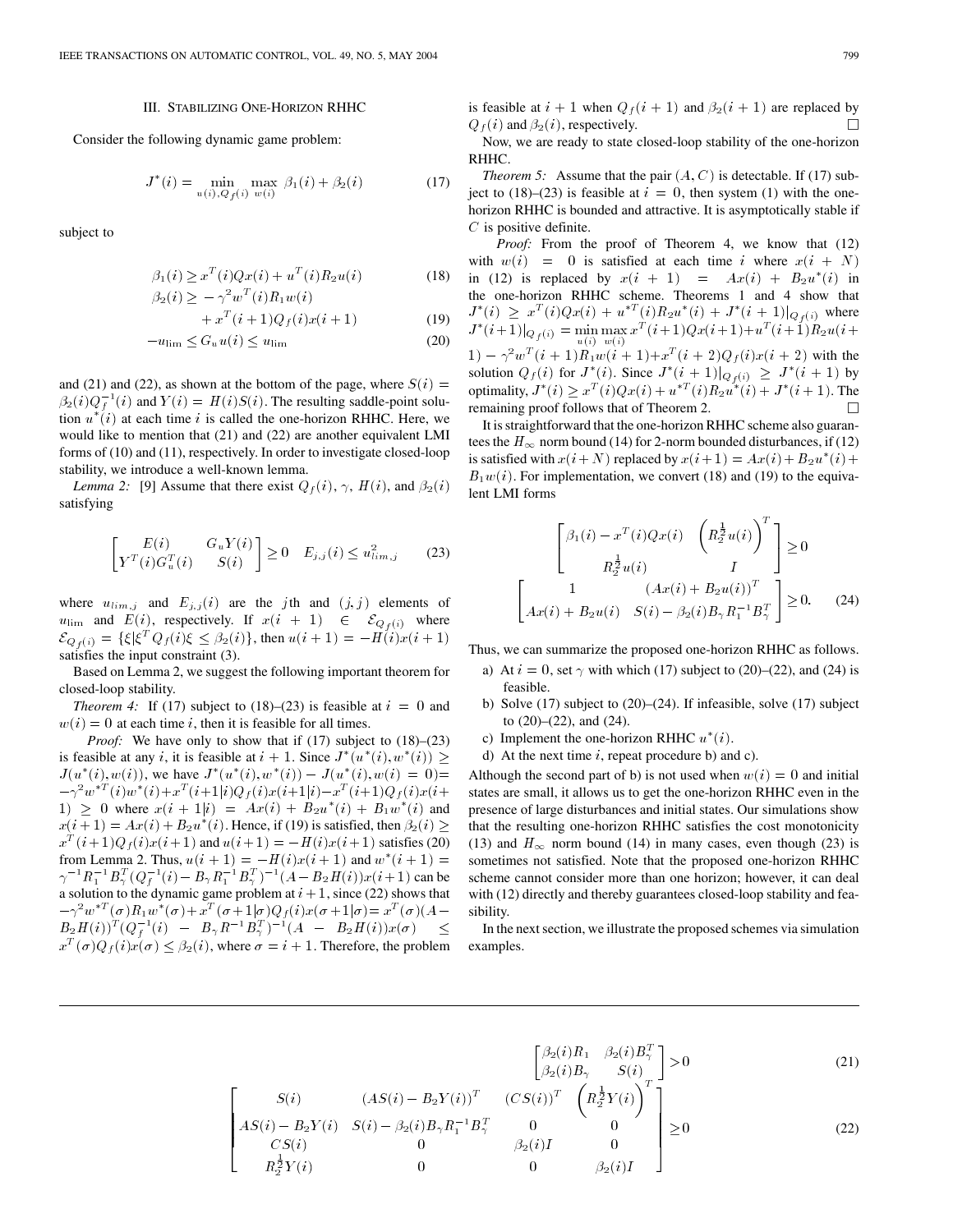

Fig. 1. Norm of state at each time: Case I.

 $10$ 

IV. SIMULATION EXAMPLES

time

20

25

35

15

Consider the following:

 $\sqrt{5}$ 

$$
A = \begin{bmatrix} 1.2 & 0.2 \\ 0.3 & 0.5 \end{bmatrix}
$$
  
\n
$$
B_2 = \begin{bmatrix} 0.8 \\ 0.2 \end{bmatrix}
$$
  
\n
$$
B_1 = \begin{bmatrix} 0.5 \\ 0.3 \end{bmatrix}
$$
  
\n
$$
C = \begin{bmatrix} 1 & 0 \end{bmatrix}
$$
  
\n
$$
x_0 = \begin{bmatrix} 3 \\ 1 \end{bmatrix} \quad u_{\lim} = 3 \quad R_1 = R_2 = 1.
$$

For the RHHC scheme, we obtain  $Q_f$  and H by using the "feasp()" function in the LMI Toolbox [7].

To illustrate the proposed schemes, we put three types of disturbances into the system during two thirds of the simulation time: the first is chosen from a uniform distribution on the interval  $(-1.0, 1.0)$ ; the second is set to a constant value 2; and the third is the sum of the first disturbance and  $(-1)^i$  2. Under this situation, the proposed RHHC scheme has unique saddle-point solutions if  $\gamma \geq 1$  when  $N = 1$ , if  $\gamma \geq 1.5$  when  $N = 2$ , and if  $\gamma \geq 2.2$  when  $N = 3$ . The proposed one-horizon RHHC scheme has a unique saddle-point solution when  $\gamma$   $\geq$  1.2.

For comparison, we consider the receding horizon linear quadratic control (RHC), which is obtained from the RHHC scheme with  $\gamma = \infty$ . Although page limit restrictions only allow us to show the result for the first type of disturbance in Fig. 1, the simulation results show that the RHHC when  $N = 1$  and  $\gamma = 1$  outperforms the RHHC when  $N = 2$ and  $\gamma = 1.5$ , the one-horizon RHHC when  $\gamma = 1.2$ , and the RHC with  $\gamma = \infty$ . In these examples, all the resulting RHHC's satisfy (13) and (14) and perform better with a smaller  $\gamma$ . Condition (23) does not affect the performance. Note that the RHHC in [6] is very difficult to design even for this simple model.

For the scalar system and disturbance  $(w(i) = (-1)^{i}0.4)$  used in [6], the proposed RHHC when  $N = 1$  and  $\gamma = 100$  has nearly the same performance as the RHHC when  $\gamma^2 = 1.9$  in [6].

Finally, note that for many cases, the proposed schemes seem to satisfy the saddle-point value monotonicity (13) and the  $H_{\infty}$  norm bound (14) even in the presence of large disturbances or initial states.

# V. CONCLUSION

In this note, we proposed new RHHC schemes, which guarantee closed-loop stability in the absence of disturbances and  $H_{\infty}$  norm bound for linear input-constrained discrete time-invariant systems with disturbances. The control schemes are based on the dynamic game problem of a finite-horizon cost function with a fixed finite terminal weighting matrix and a one-horizon cost function with time-varying finite terminal weighting matrices, respectively. We show that the proposed schemes can easily be implemented by using LMI optimization. In implementing the schemes, we suggest how to obtain an unique saddle-point solution. The effectiveness of the proposed schemes is illustrated by simulations.

The proposed RHHC and one-horizon RHHC schemes are simple practical methods to implement stabilizing  $H_{\infty}$  controls for inputconstrained systems with disturbances. The proposed schemes can be extended to various constrained  $H_{\infty}$  problems.

# APPENDIX

# *A. Derivation of (6) and Proof of Lemma 1*

Using the variables defined in (8), the cost function (2) can be represented by

$$
J(i, i + N) = X^{T}(i)\hat{Q}X(i) + U^{T}(i)\hat{R}_{2}U(i)
$$
  

$$
- \gamma^{2}W^{T}(i)\hat{R}_{1}W(i)
$$
  

$$
+ \left[A^{N}x(i) + B_{2\phi}U(i) + B_{1\phi}W(i)\right]^{T}Q_{f}
$$
  

$$
\times \left[A^{N}x(i) + B_{2\phi}U(i) + B_{1\phi}W(i)\right]
$$
(25)

where  $X(i)=[x^T(i) \; x^T(i+1) \; \ldots \; x^T(i+N-1)]^T$  and  $W(i) =$  $[w^T(i) \ w^T(i+1) \ \dots \ w^T(i+N-1)]^T$ . Since  $X(i) = \overline{A}X(i) +$  $\overline{B}_2U(i)+\overline{B}_1W(i)+X_0(i)=(I-\overline{A})^{-1}[\overline{B}_2U(i)+\overline{B}_1W(i)+X_0(i)],$ we can convert the cost function  $J(i, i + N)$  in (2) to

$$
J(i, i + N) = U^{T}(i)\hat{R}_{2}U(i) + (\bar{B}_{2}U(i) + X_{0}(i))^{T}
$$
  
\n
$$
\times \hat{Q}_{\bar{A}} (\bar{B}_{2}U(i) + X_{0}(i))
$$
  
\n
$$
+ W^{T}(i)\bar{B}_{1}^{T}\hat{Q}_{\bar{A}} (\bar{B}_{2}U(i) + X_{0}(i))
$$
  
\n
$$
+ (\bar{B}_{2}U(i) + X_{0}(i))^{T}\hat{Q}_{\bar{A}}\bar{B}_{1}W(i)
$$
  
\n
$$
+ W^{T}(i)\bar{B}_{1}^{T}\hat{Q}_{\bar{A}}\bar{B}_{1}W(i) - \gamma^{2}W^{T}(i)\hat{R}_{1}W(i)
$$
  
\n
$$
+ \left[A^{N}x(i) + B_{2\phi}U(i) + B_{1\phi}W(i)\right]^{T} Q_{f}
$$
  
\n
$$
\times \left[A^{N}x(i) + B_{2\phi}U(i) + B_{1\phi}W(i)\right].
$$
 (26)

From this, it is easy to see that there exists  $W(i)$  maximizing  $J(i, i+)$ N) if (9) for  $N \ge 2$  [(10) for  $N = 1$ ] is satisfied. Then, if  $N \ge 2$ , the resulting  $W(i)$  is given by

$$
W(i) = \left(\gamma^2 \hat{R}_1 - \bar{B}_1^T \hat{Q}_{\bar{A}} \bar{B}_1 - B_{1\phi}^T Q_f B_{1\phi}\right)^{-1}
$$

$$
\times \left[\bar{B}_1^T \hat{Q}_{\bar{A}} \left(\bar{B}_2 U(i) + X_0(i)\right) + B_{1\phi}^T Q_f \left(A^N x(i) + B_{2\phi} U(i)\right)\right]
$$

$$
= \gamma^{-1} \alpha_3 \left[\bar{B}_\gamma^T \hat{Q}_{\bar{A}} \left(\bar{B}_2 U(i) + X_0(i)\right) + B_{\gamma\phi}^T Q_f \left(A^N x(i) + B_{2\phi} U(i)\right)\right]. \tag{27}
$$

If  $N = 1$ , then  $w(i)$  is given by  $w(i) = \gamma^{-1}(R_1 B_{\gamma}^{T}Q_{f}B_{\gamma})^{-1}B_{\gamma}^{T}Q_{f}(Ax(i)+B_{2}u(i)).$ 

 $3.5$ 

3

 $2.5$ 

 $\overline{\phantom{a}}$ 

 $1.5$ 

 $0.5$ 

 $0<sub>0</sub>$ 

œ